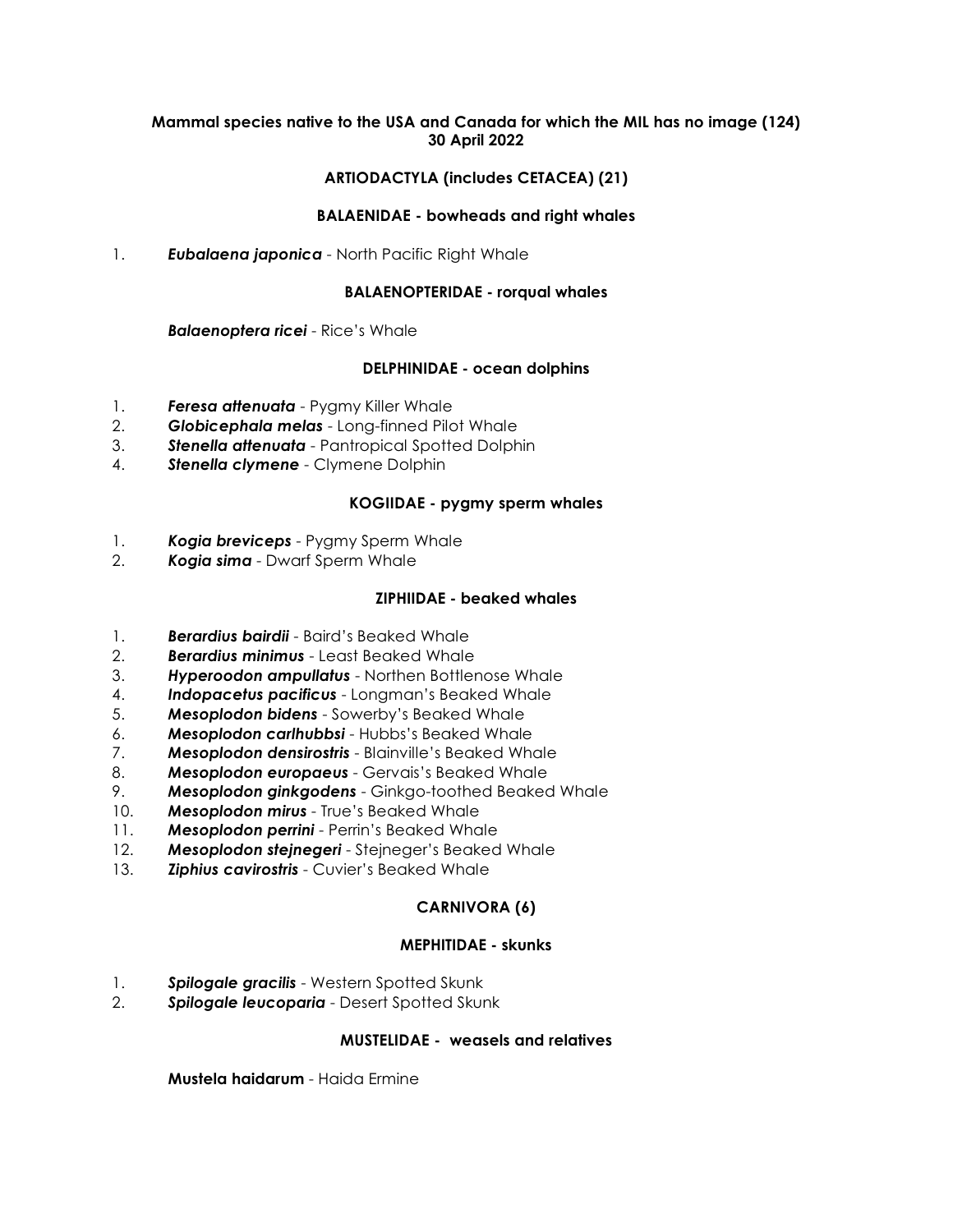#### **PHOCIDAE - earless seals**

- 1. *Cystophora cristata* Hooded Seal
- 2. *Histriophoca fasciata* Ribbon Seal
- 3. *Phoca largha* Spotted Seal

# **CHIROPTERA (7)**

## **PHYLLOSTOMIDAE - Neotropical leaf-nosed bats**

1. *Leptonycteris nivalis* - Greater Long-nosed Bat

#### **VESPERTILIONIDAE - evening bats**

- 1. *Aeorestes semotus* Hawaiian Hoary Bat
- 2. *Myotis alascensis* Northwestern Little Brown Myotis
- 3. *Myotis carissima* Western Little Brown Myotis
- 4. *Myotis keenii* Keen's Myotis
- 5. *Myotis pernox* Alberta Little Brown Myotis
- 6. *Myotis relictus* Relict Little Brown Myotis

## **EULIPOTYPHLA (32)**

#### **SORICIDAE - shrews**

- 1. *Blarina hylophaga* Elliot's Short-tailed Shrew
- 2. *Blarina peninsulae* Everglades Short-tailed Shrew
- 3. *Blarina shermani* Sherman's Short-tailed Shrew
- 4. *Cryptotis berlandieri* Berlandier's Least Shrew
- 5. *Notiosorex cockrumi* Cockrum's Gray Shrew
- 6. *Notiosorex tataticuli* Ticul's Gray Shrew
- 7. *Sorex albibarbis* Eastern Water Shrew
- 8. *Sorex arizonae* Arizona Shrew
- 9. *Sorex bendirii* Marsh Shrew
- 10. *Sorex dispar* Rock Shrew
- 11. *Sorex eximius* Western Pygmy Shrew
- 12. *Sorex fontinalis* Maryland Shrew
- 13. *Sorex haydeni* Prairie Shrew
- 14. *Sorex jacksoni* Saint Lawrence Island Shrew
- 15. *Sorex longirostris* Southeastern Shrew
- 16. *Sorex lyelli* Mount Lyell Shrew
- 17. *Sorex maritimensis* Maritime Shrew
- 18. *Sorex minutissimus* Eurasian Least Shrew
- 19. *Sorex monticola* Southern Montane Shrew
- 20. *Sorex nanus* Dwarf Shrew
- 21. *Sorex obscurus* Northern Montane Shrew
- 22. *Sorex ornatus* Ornate Shrew
- 23. *Sorex pacificus* Pacific Shrew
- 24. *Sorex preblei* Preble's Shrew
- 25. *Sorex pribilofensis* Pribilof Island Shrew
- 26. *Sorex rohweri* Olympic Shrew
- 27. *Sorex sonomae* Fog Shrew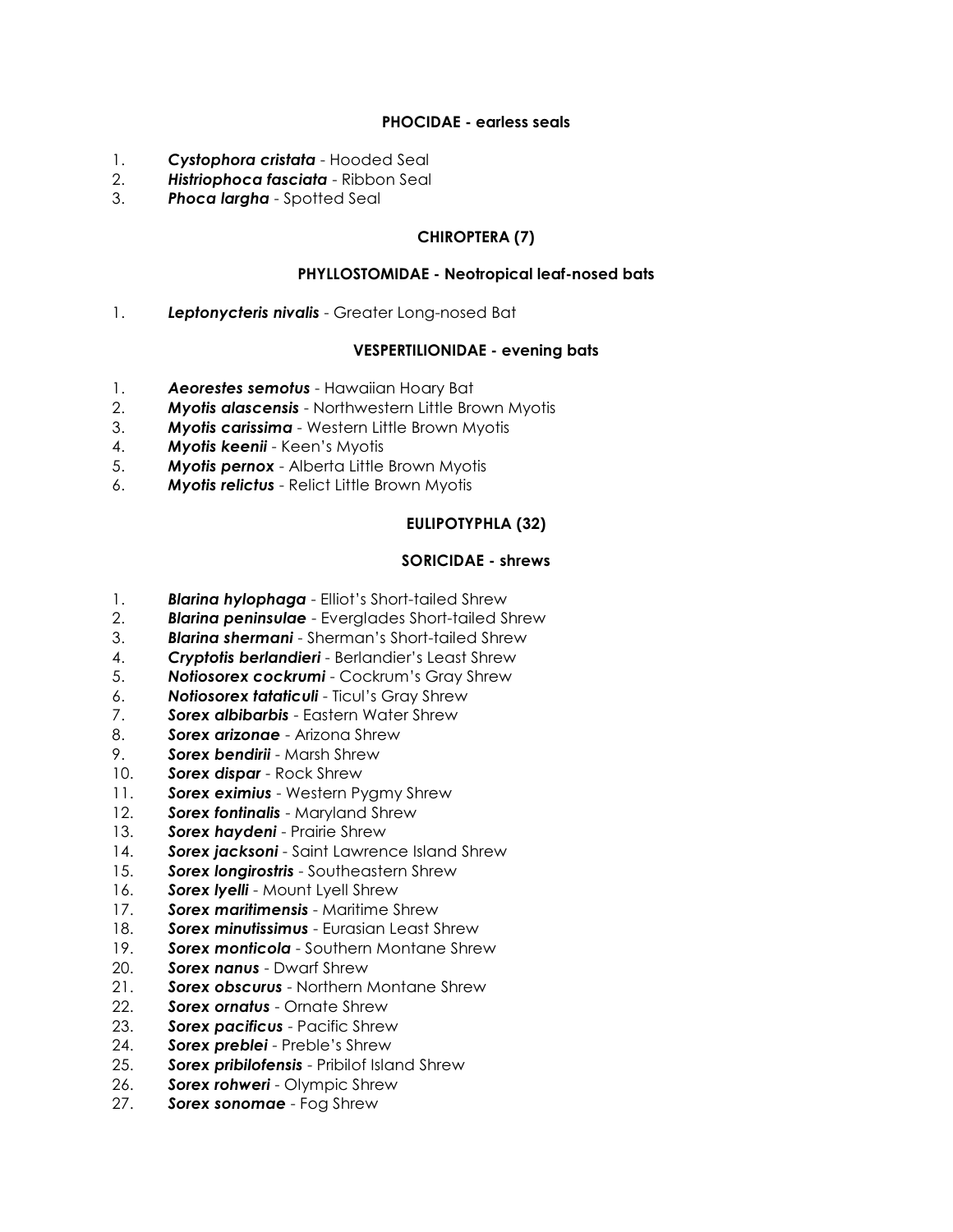- 28. *Sorex tundrensis* Tundra Shrew
- 29. *Sorex ugyunak* Barren Ground Shrew

#### **TALPIDAE - moles**

- 1. *Scapanus latimanus* Northern Broad-footed Mole
- 2. *Scapanus occultus* Southern Broad-footed Mole
- 3. *Scapanus townsendii* Townsend's Mole

## **LAGOMORPHA (1)**

#### **LEPORIDAE - rabbits and hares**

1. *Lepus othus* - Alaskan Hare

## **RODENTIA (58)**

## **CRICETIDAE - hamsters, New World rats and mice, voles**

- 1. *Arborimus albipes* White-footed Vole
- 2. *Arborimus longicaudus* Red Tree Vole
- 3. *Arborimus pomo* Sonoma Tree Vole
- 4. *Clethrionomys californicus* Western Red-backed Vole
- 5. *Dicrostonyx hudsonius* Ungava Collared Lemming
- 6. *Dicrostonyx nelsoni* Nelson's Collared Lemming
- 7. *Dicrostonyx nunatakensis* Ogilvie Mountains Collared Lemming
- 8. *Dicrostonyx richardsoni* Richardson's Collared Lemming
- 9. *Dicrostonyx unalascensis* Unalaska Collared Lemming
- 10. *Lemmus nigripes* Beringian Brown Lemming
- 11. *Microtus abbreviatus* Singing Vole
- 12. *Microtus californicus* California Vole
- 13. *Microtus canicaudus* Gray-tailed Vole
- 14. *Microtus dukecambelli* Florida Salt Marsh Vole
- 15. *Microtus pinetorum* Woodland Vole
- 16. *Microtus townsendii* Townsend's Vole
- 17. *Microtus xanthognathus* Taiga Vole
- 18. *Neofiber alleni* Round-tailed Muskrat
- 19. *Neotoma bryanti* Bryant's Woodrat
- 20. *Neotoma devia* Arizona Woodrat
- 21. *Neotoma fuscipes* Dusky-footed Woodrat
- 22. *Neotoma leucodon* White-toothed Woodrat
- 23. *Peromyscus gambelii* Gambel's Deermouse
- 24. *Peromyscus gratus* Saxicoline Deermouse
- 25. *Peromyscus labecula* Southern Deermouse
- 26. *Peromyscus laceianus* Northern White-ankled Deermouse
- 27. *Peromyscus merriami* Merriam's Deermouse
- 28. *Phenacomys intermedius* Western Heather Vole
- 29. *Phenacomys ungava* Eastern Heather Vole
- 30. *Synaptomys borealis* Northern Bog Lemming

## **GEOMYIDAE - pocket gophers**